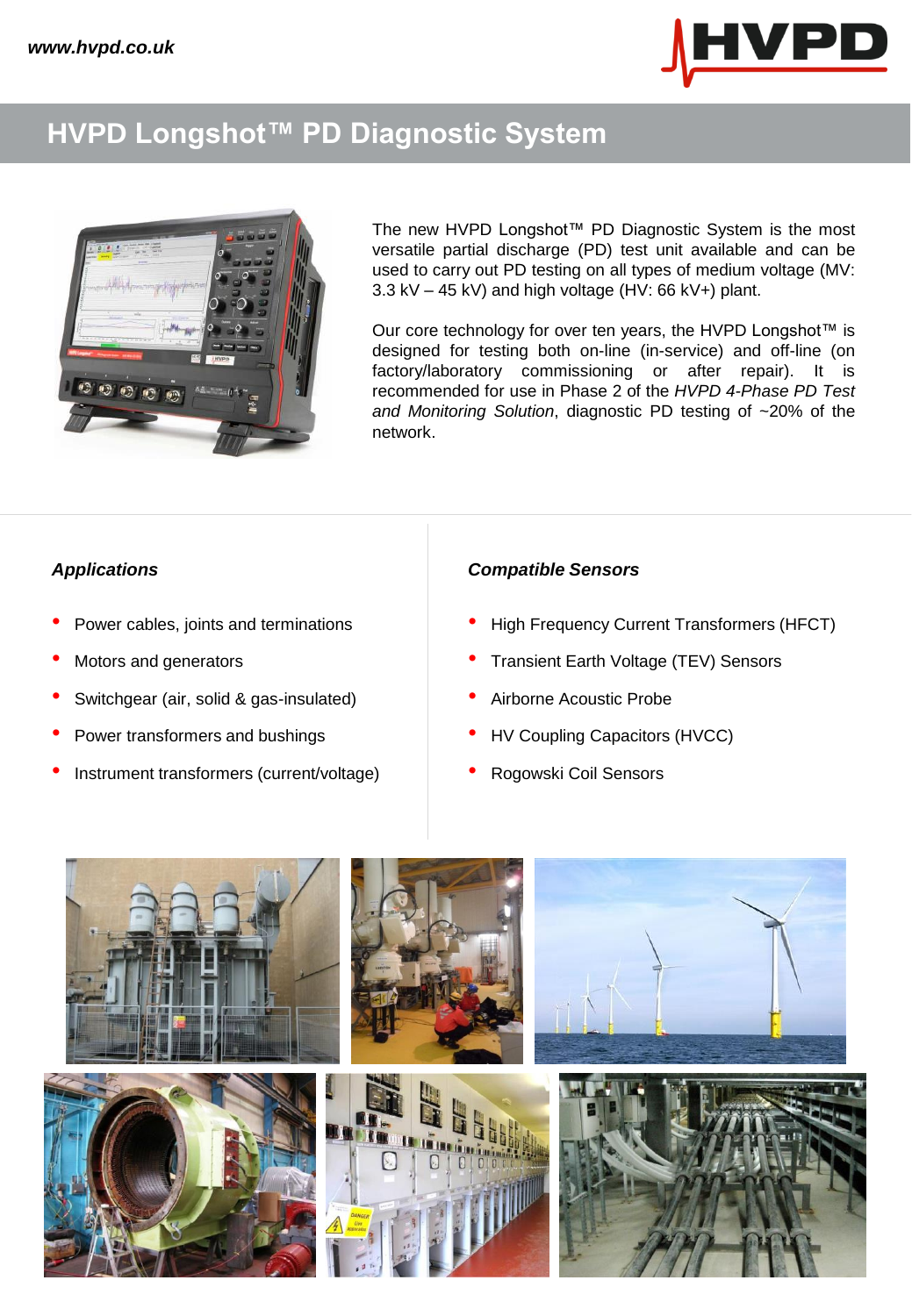

## **HVPD Longshot™ PD Diagnostic System**

#### *Features*

- Wideband (200 MHz) data acquisition to accurately measure PD magnitude and wave-shapes.
- Synchronous acquisition (within 2 ns) on all 4 channels.
- Typical spot-test time of 5 to 10 minutes per plant item with short-term PD monitoring possible (up to 48 hours).
- Suitable for off-line PD testing with resonant test sets (10 400 Hz).
- Streamlined PDGold© v7 software acquires data on-site, PDReader© v7 software performs analysis for efficient diagnosis and report generation.
- *EventRecogniser©* software module for automatic identification and classification of cable PD, local PD and RF noise.
- Optional PDMap© expansion software for on-line cable mapping (PD site location) on cables of up to 10 km with the Portable Transponder system.



**PDGold© v7 Data Acquisition Software**



**PDReader© v7 Data Analysis and Report Generation Software**

| <b>Technical Specification</b>                               |                        |                                                       |                                   |
|--------------------------------------------------------------|------------------------|-------------------------------------------------------|-----------------------------------|
| Released                                                     | 2013                   | <b>Dimensions</b>                                     | 291.7 mm<br>Н.<br>W.<br>399.4 mm  |
| <b>Vertical Resolution</b><br>(Non-Repetitive Sampling Mode) | 12 bits                | (without case)<br>Weight                              | 131.31 mm<br>D.                   |
| Maximum Sample Rate for 20 ms Waveform                       | 500 MS/s               | (without case)                                        | 5.9 kg                            |
|                                                              | $0 - 200$ MHz          | Power Supply                                          | 90 - 264 VAC<br>$45 - 66$ Hz      |
| <b>Detection Frequency Range</b>                             |                        |                                                       |                                   |
| Display Size (Diagonal)                                      | 12.1"                  | <b>Operating Humidity</b>                             | 80% RH, +31°C<br>50% RH, +40°C    |
| <b>Display Resolution</b>                                    | 1280 x 800 pixels      | Non-Operating<br>Humidity<br>Operating<br>Temperature | 95% RH                            |
| <b>RAM</b>                                                   | 4 GB                   |                                                       |                                   |
|                                                              |                        |                                                       | $5^{\circ}$ C - 40 $^{\circ}$ C   |
| Software Version                                             | PDGold <sup>©</sup> v7 |                                                       |                                   |
| <b>Operating System</b>                                      | Windows 7 (64-bit)     | Non-operating<br>Temperature                          | $-20^{\circ}$ C - 60 $^{\circ}$ C |

High Voltage Partial Discharge Ltd, 128 Metroplex Business Park, Broadway, MediaCityUK, Manchester, M50 2UW, UK  $44$  (0)161 877 6142  $\frac{1}{2}$  +44 (0)161 877 6139 www.hvpd.co.uk ⊠ sales@hvpd.co.uk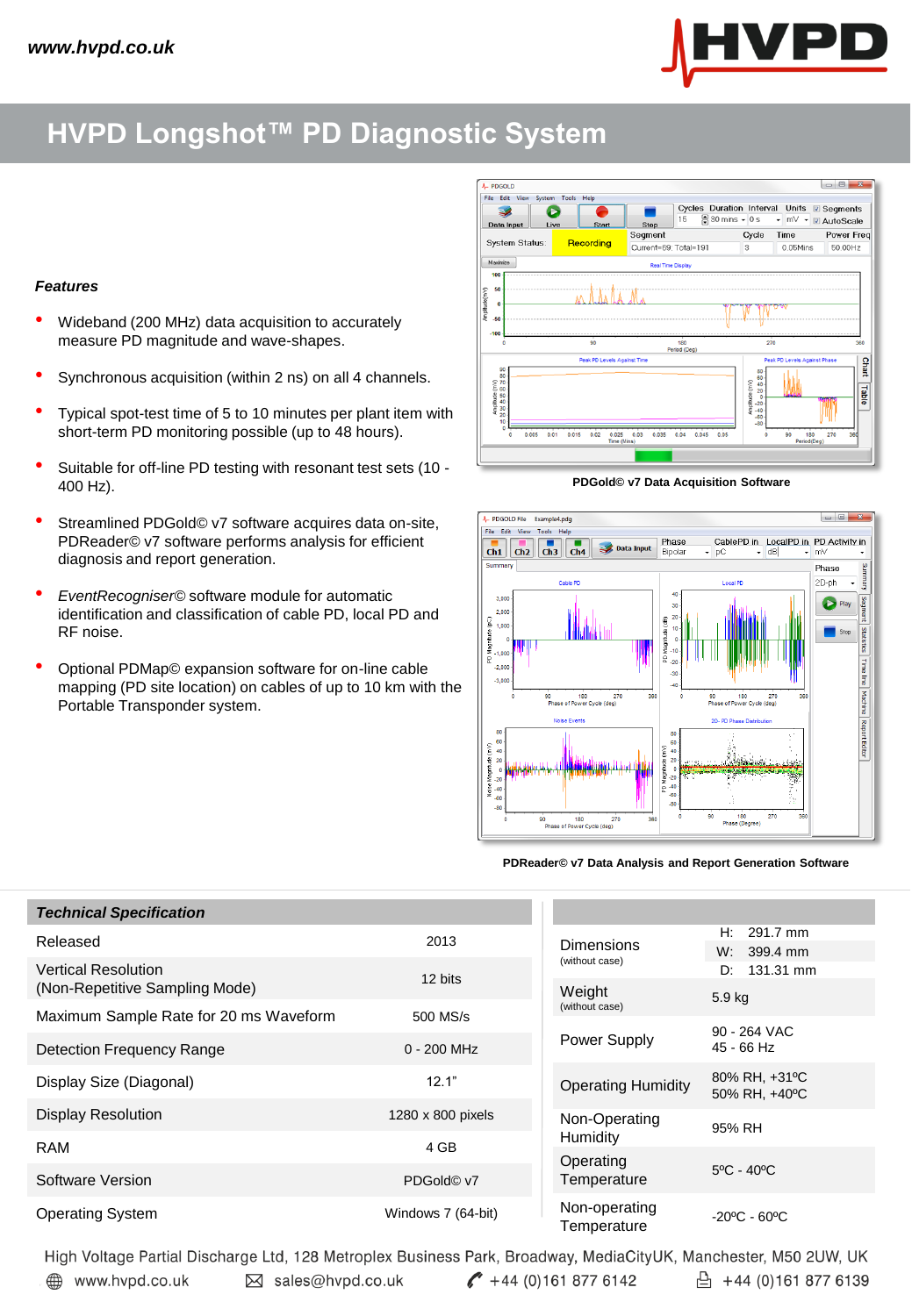

# **Case Studies from Past Projects using HVPD Longshot™**

#### *On-line PD Cable Testing and Mapping for Light Rail Operator, Middle East*

- 33 kV cable system, in-service for 12 months before faults began to occur at cable joints.
- Network tested for PD using the HVPD Longshot™ and Portable Transponder PD mapping system.
- High-magnitude cable PD activity detected on multiple circuits.
- Of the 50+ circuits tested, major PD detected within cable accessories on three (6%), HVPD's RED category: 'Major concern, locate PD and then repair or replace'.
- Sources of PD mapped and located to specific joints using PDMap© software and the HVPD Portable Transponder system.
- Faulty cable joints then replaced and re-tested to verify the repair was successful and the circuit was free of PD.



#### *On-line PD Testing of Switchgear for Distribution Utility Customer, UK*

- HVPD Mini™ Monitor network identified rising levels of PD in part of a switchgear line-up.
- Diagnostic PD testing with HVPD Longshot™ then located and identified this significant PD activity.
- TEV sensors, attached to the metal-clad switchgear, identified the PD as surface discharge on the VMX spouts of a single panel's trolley (shown below).
- After repair the plant was recommended for a scheduled outage for inspection and servicing. No further surface tracking was identified.



#### *On-line PD Testing of Motors for Oil & Gas Operator, Philippines*

0

• Diagnostic PD testing of 2x 6.6 kV motor HV insulation.

Location (meters) 0 200 400 600 800 1,000 1,200 1,400 1,600

- HVPD engineers supervised the installation of 15 kV, 500 pF High Voltage Coupling Capacitor sensors.
- Low to medium overall PD activity was detected on all three phases of the motors.
- Monitoring of PD levels is recommended in this situation to trend future increases.